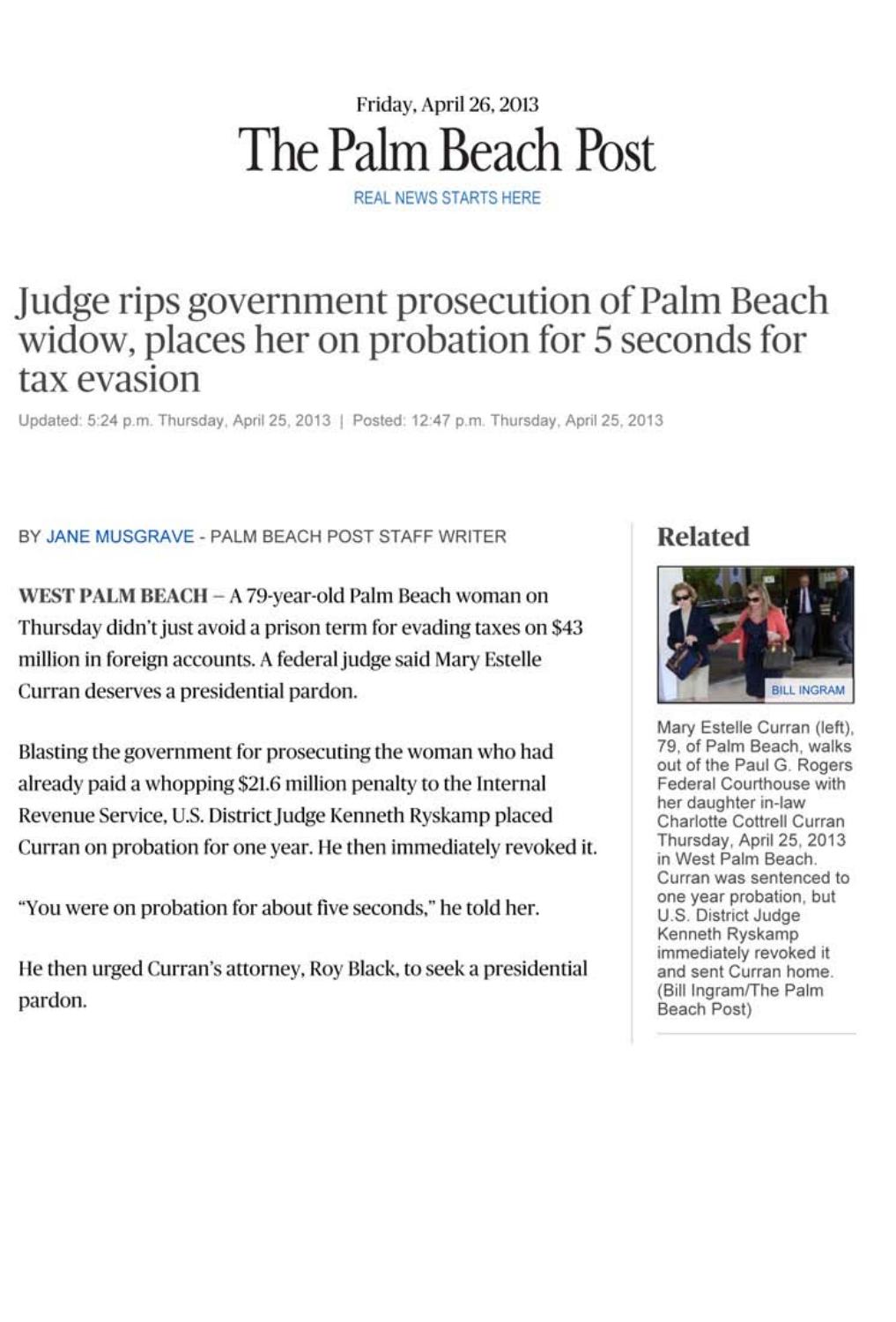"The court thinks this woman's felony should be removed and if the government doesn't join in, it's just spiteful," Ryskamp said.

In his 43 years of practicing law, Black said, he had never heard a judge make such a statement.

Black declined to criticize federal prosecutors, saying they were just doing their jobs. But Ryskamp didn't share Black's reticence.

He asked Assistant U.S. Attorney Mark Daly why the government pursued Curran, who contacted the IRS in 2009 after realizing she should have paid taxes on the money she inherited when her husband died in 2000.

"The government has to draw a white line," Daly said.



Mary Estelle Curran (left), 79, of Palm Beach, walks out of the Paul G. Rogers Federal Courthouse with her daughter in-law Charlotte Cottrell Curran Thursday, April 25, 2013 in West Palm Beach. Curran was sentenced to one year probation, but U.S. District Judge Kenneth Ryskamp immediately revoked it and sent Curran home. (Bill Ingram/The Palm Beach Post)

"The government doesn't have to do anything," Ryskamp shot back. "The government has a lot of discretion, and the government decided to make a felon out of this woman."

Roughly 50 others have been prosecuted since the IRS in 2008 began a crackdown on foreign tax havens. Most intentionally hid money in foreign banks to avoid paying taxes, Black said. They figured out cunning ways to funnel money back into U.S. accounts. They made extravagant purchases.

Curran, he said, did none of that. A housewife who devoted her life to charity work, she left personal financial decisions to her husband, Mortimer Curran, a money manager. After he died and she was forced to deal with tax attorneys and accountants, she didn't mention the money that was kept in banks in Switzerland and Liechtenstein.

Daly said she should have.

But, Black countered, it wasn't earned in the U.S. It grew from a \$1 million inheritance her husband received in 1982 from an aunt who died in Monte Carlo. Since it wasn't earned or spent in the U.S., she didn't think it was subject to taxation here, Black said.

"A lot of reasonable people would think you don't have to report it," Ryskamp agreed.

When she found out she did, she contacted an attorney in early 2009, asking him to disclose it to the IRS, Black said. Unfortunately, he said, the lawyer didn't immediately act.

By the time he filed the paperwork, UBS in Switzerland, which was caught in an IRS sting helping Americans evade taxes, had given federal prosecutors the names of thousands of